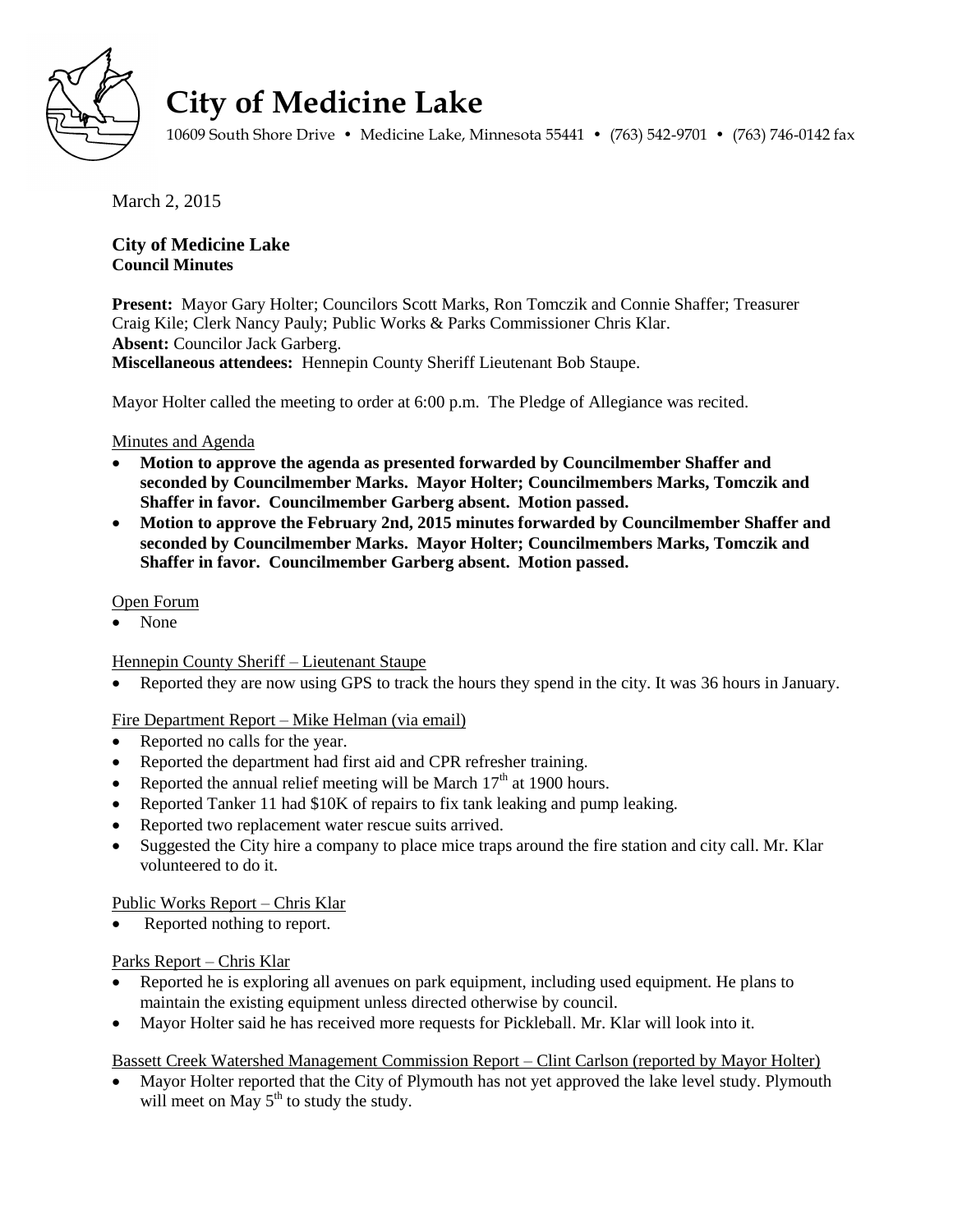#### Treasurer's Report-Craig Kile

- Receipts in reporting period: \$9,836
- Receipts year to date: \$10,556
- Disbursements in reporting period: \$24,744
- Disbursements year to date: \$59,045
- **Motion to approve the summary spending, receipts and cash balances through March 1, 2015 with a modification to the first page of \$24,744 for disbursements forwarded by Councilmember Marks and seconded by Councilmember Shaffer. Mayor Holter; Councilmembers Marks, Tomczik and Shaffer in favor. Councilmember Garberg absent. Motion passed**.

Officer Reports:

Councilmember Garberg

• No report.

Councilmember Shaffer

Reported nothing to report.

#### Councilmember Tomczik

- Reported he will report on organics recycling next month.
- Reported he has received a lot of calls.

#### Councilmember Marks

- Reported he has been communicating with Met Council on the Sewer Availability Charge (SAC) paperwork. In the past, our city inspector has completed the paperwork, but our new building inspection company refuses to do it. He said he thinks he will do the quarterly reporting but needs Craig Kile or John Pettengill to tell him of new building or destruction permits.
- Reported he has received written approval for the 236 Peninsula I/I work. He has been in contact with Pipe Services and they are just waiting for the weather to cooperate.

#### Mayor Holter

Reported CenturyLink is going to install fiber optic cable in the City.

#### Unfinished Business

• None.

#### New Business

 Reported there is a buyer for the Chateau. The buyer is a caterer and wants to continue with the same type of business. We are starting the process of initiating the paperwork for a liquor license.

#### **Motion to adjourn forwarded by Councilmember Marks and seconded by Councilmember Shaffer. Mayor Holter; Councilmembers Marks, Tomczik and Shaffer in favor. Councilmember Garberg absent. The motion carried at 6:36 p.m.**

Respectfully submitted,